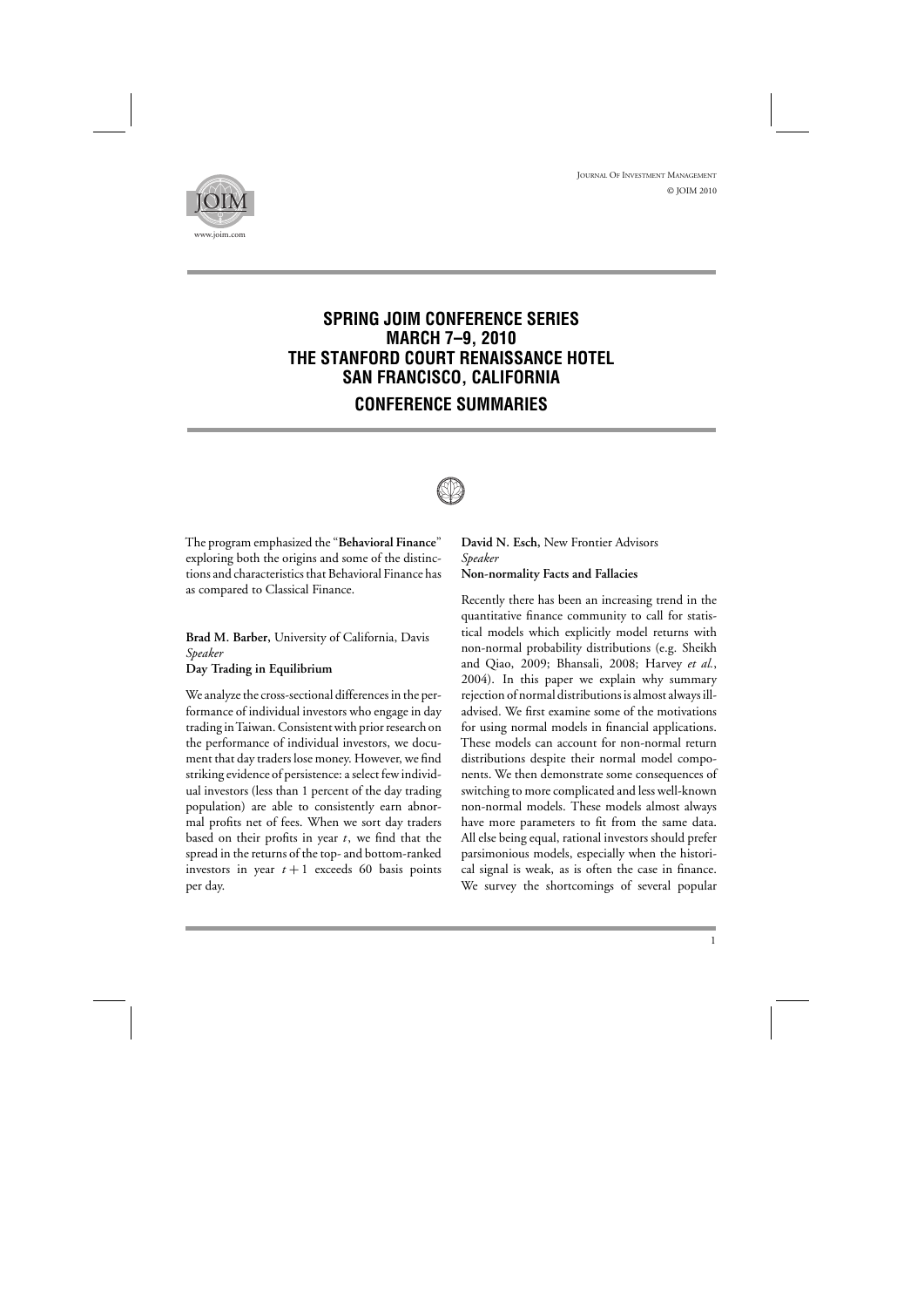non-normal financial modeling techniques, especially when implemented naively. Although certain problems may warrant the use of other statistical return distributions, we argue that it is still important to exhaust the possibilities of normal models before switching to them. Models with normal distributions can be extended through methods such as conditioning on other variables, inequality constraints, mixtures, integration and resampling over unknown parameter distributions, or in some cases non-linear transformations. The mathematical properties of the normal distribution facilitate these model-building techniques and allow for thorough post-analysis and model validation to ensure the best choice for the final model. Because of the preceding arguments, we reject the popular fallacy that because return distributions have marginal non-normal distributions, normal models cannot be valid or useful.

**Russell J. Fuller,** Fuller & Thaler Asset Management *Speaker* **Estimating the Amount of "Mis-Pricing" in Various Segments of the Equity Markets**

This paper addresses an old question in finance: Capital Markets Theory assumes that the *ex ante* market portfolio lies on the (*ex ante*) efficient frontier. However, as discussed in the text, common sense suggests that the *ex ante* market portfolio is an interior portfolio on the efficient frontier measured *ex post*. We call the difference in realized returns for the *ex ante* market portfolio and a portfolio with similar risk characteristics that lies on the *ex post* efficient frontier "the amount of mis-pricing."

We develop a simple method to estimate the amount of "mis-pricing" in various segments of the equity markets based on the assumption of perfect foresight about future prices and future shares outstanding at the end of the period. Arbitrarily defining the 1,000 largest stocks based on market values at the beginning of each year as the large-cap US stock segment, our estimate of the average amount of mispricing per year is 7–9% of the total beginning of the year market values of these stocks. We show analytically and empirically that the amount of mispricing is a positive function of the cross-sectional dispersion of the returns of the 1,000 stocks from the beginning to the end of the year. We also investigate mis-pricing in smaller market-cap segments of the US equity market. As one might expect, the cross-sectional dispersion of security returns becomes greater as one moves down the marketcap spectrum and the value of perfect foresight is greater. We present similar findings for EAFE stocks.

## **Jason Hsu,** Research Affiliates, LLC *Speaker* **Can Noise Create the Size and Value Effects?**

Whether persistent investor behavioral defects or hidden risk factors drive the value and small cap premium remains one of the most researched questions in finance. In this paper, we show that a simple limited rationality economy, compatible with a large variety of behavior biases, could allow for a meanreverting noise component in stock prices. When we replicate the Fama and French sorting of stocks into style deciles using our noise-in-price data generating process, we find that overvalue stocks (stocks with a positive pricing noise) would tend to sort into high price-to-book and high capitalization deciles. As we resort the Fama–French style deciles quarterly and rebalance the corresponding long–short portfolios based on value minus growth and small minus large deciles, we are essentially constantly buying stocks that are more likely to be undervalued and shorting the overvalued. This intuition is markedly different from a hidden risk factor-based interpretation. We also observe that the excess return from value and small cap stocks are driven by stock migration from value deciles and small cap deciles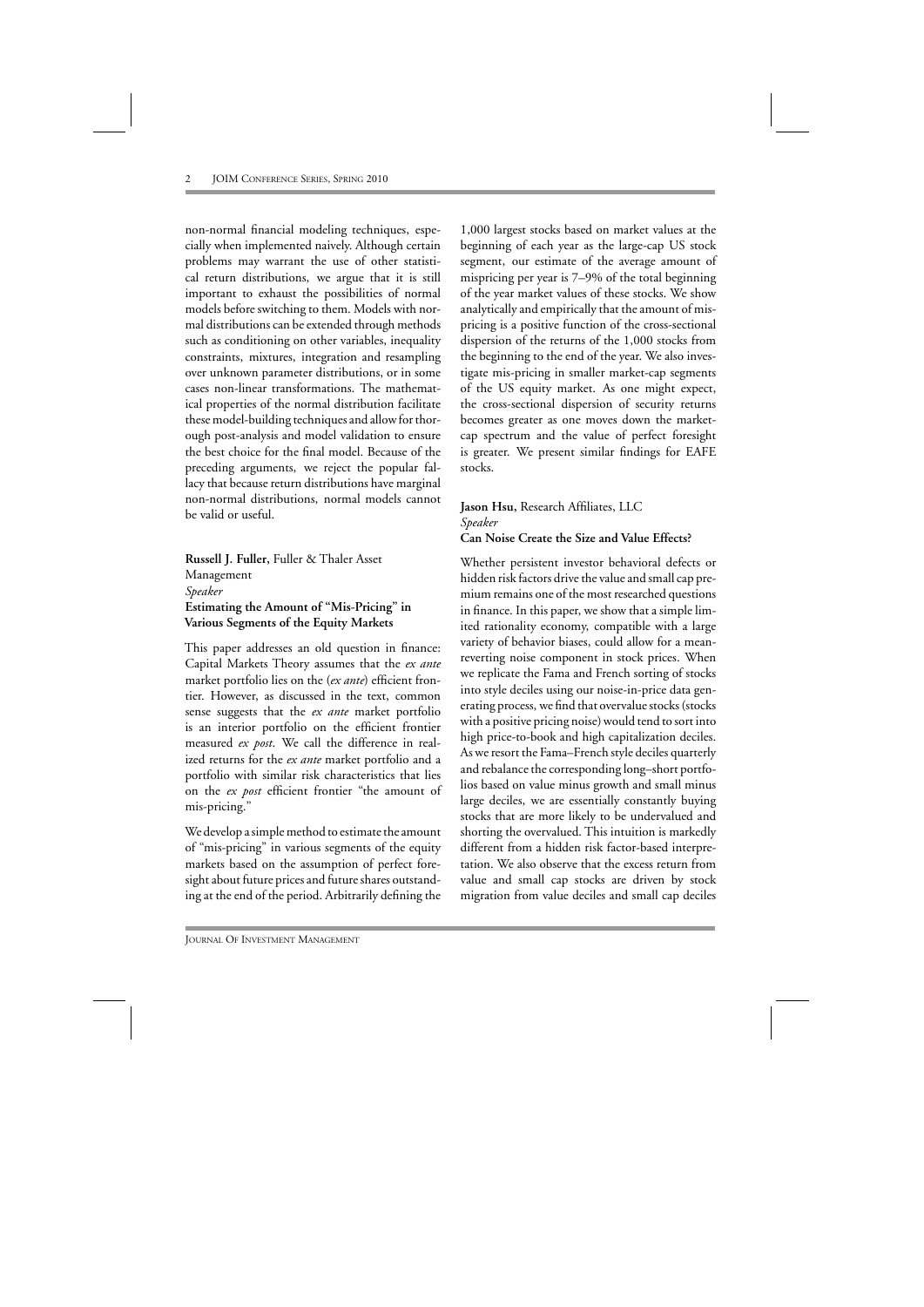toward more neutral deciles, rather than from stocks which are permanent members of the value/small cap deciles. This observation is consistent with the empirical observation documented Fama and French (2007) and is inconsistent with the standard risk-based story. We argue that the behavioral interpretation of the value and small cap premium is more compatible with the recent empirical evidence on value stock migration patterns.

**Andrew W. Lo,** MIT Sloan School of Management *Speaker* **The Origin of Behavior**

We propose a single evolutionary explanation for the origin of several behaviors that have been observed in organisms ranging from ants to human subjects, including risk-sensitive foraging, risk aversion, loss aversion, probability matching, randomization, and diversification. Given an initial population of individuals, each assigned a purely arbitrary behavior with respect to a binary choice problem, and assuming that offspring behave identically to their parents, only those behaviors linked to reproductive success will survive, and less reproductively successful behaviors will disappear at exponential rates. This framework generates a surprisingly rich set of behaviors, and the simplicity and generality of our model suggest that these behaviors are primitive and universal.

**Terrance Odean,** University of California, Berkeley

*Speaker*

## **Once Burned, Twice Shy: How Pride and Regret Affect the Repurchase of Stocks Previously Sold**

We establish two previously undocumented patterns in the purchase selections of individual investors and confirm a related pattern. These patterns hinge on investors' previous experience with a stock. We demonstrate that investors prefer to:

(1) repurchase stocks they previously sold for a gain rather than stocks they previously sold for a loss; (2) repurchase stocks that have lost value subsequent to a prior sale, rather than stocks that have gained value subsequent to a prior sale; and (3) purchase additional shares of stocks that have lost value since being purchased, rather than additional shares of stocks that have gained value since being purchased. We document these trading patterns by analyzing trading records for 66,465 households at a large discount broker between January 1991 and November 1996, and 665,533 investors at a large retail broker between January 1997 and June 1999. We propose that these trading patterns are driven by investors' desire to limit the degree of regret they experience in association with unsuccessful trades and increase feelings of pride and satisfaction associated with successful trades. Investor returns do not reliably benefit from any of the three trading patterns we document.

## **Hersh Shefrin,** Santa Clara University *Speaker* **Behavioralizing Finance**

Finance is in the midst of a paradigm shift, from a neoclassical based framework to a psychologically based framework. Behavioral finance is the application of psychology to financial decision making and financial markets. Behavioralizing finance is the process of replacing neoclassical assumptions with behavioral counterparts. This volume surveys the literature in behavioral finance, and identifies both its strengths and weaknesses. In doing so, it identifies possible directions for behavioralizing the frameworks used to study beliefs, preferences, portfolio selection, asset pricing, corporate finance, and financial market regulation. The intent is to provide a structured approach to behavioral finance in respect to underlying psychological concepts, formal framework, testable hypotheses, and empirical findings. A key theme of the volume is that the future of finance will combine realistic assumptions